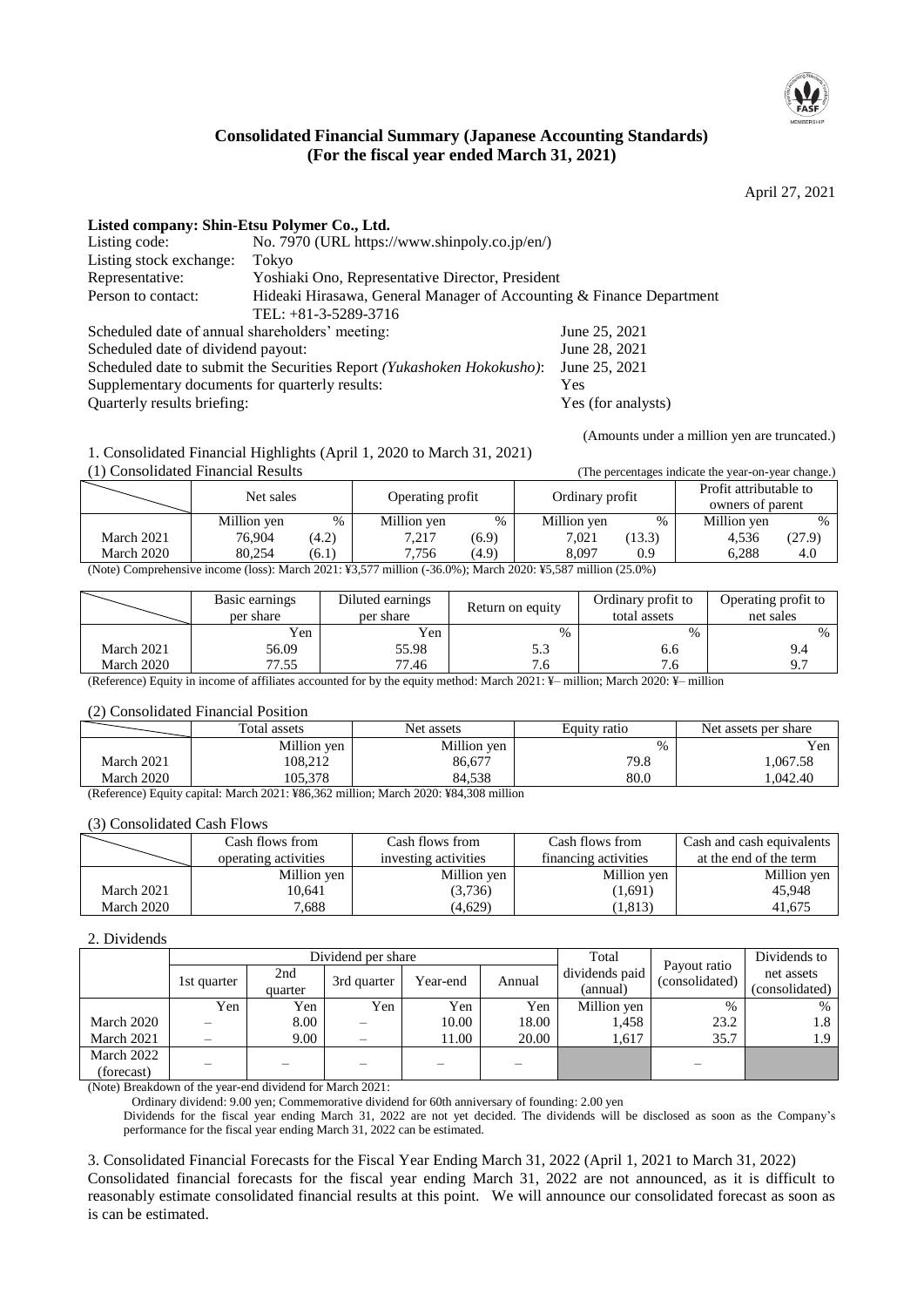\* Notes

(1) Any change in important subsidiaries during the year

(any changes in specific subsidiaries accompanied by a change in the scope of consolidating): None Newly added: None,

(2) Any changes in accounting policies and changes or restatement of accounting estimates

| 1. Changes in accounting policies associated with the revision of accounting standards, etc.: |            | None              |
|-----------------------------------------------------------------------------------------------|------------|-------------------|
| 2. Changes in accounting policies other than the above:                                       | None       |                   |
| 3. Changes in accounting estimates:                                                           | None       |                   |
| 4. Restatement:                                                                               | None       |                   |
| (3) Number of shares issued (common stock)                                                    |            |                   |
| 1. Number of shares issued as of the term end (including treasury shares):                    | March 2021 | 82,623,376 shares |
|                                                                                               | March 2020 | 82,623,376 shares |
| 2. Number of treasury shares as of the term end:                                              | March 2021 | 1.727.742 shares  |
|                                                                                               | March 2020 | 1,744,611 shares  |
| 3. Average number of shares during the term:                                                  | March 2021 | 80,888,567 shares |
|                                                                                               | March 2020 | 81,087,500 shares |

Reference: Non-Consolidated Financial Summary

#### 1. Non-Consolidated Financial Highlights (April 1, 2020 to March 31, 2021)

(1) Non-Consolidated Financial Results (The percentages indicate the year-on-year change.)

|            | Net sales   |                                       | Operating profit |        | Ordinarv profit |                   | Profit           |         |
|------------|-------------|---------------------------------------|------------------|--------|-----------------|-------------------|------------------|---------|
|            | Million yen | $\frac{0}{0}$                         | Million yen      | $\%$   | Million yen     | %                 | Million yen      |         |
| March 2021 | 55.021      | (0.9)                                 | 4.053            | 45.9   | 5.591           | د.43              | 3.882            | 21.7    |
| March 2020 | 55.507      | $\bigcap$<br>$\overline{\phantom{0}}$ | 2.778            | (21.6) | 3.901           | $\gamma$<br>ه د ب | 3 1 9 1<br>J.IJI | ر. رے ا |

|            | Basic earnings<br>per share | Diluted earnings<br>per share |
|------------|-----------------------------|-------------------------------|
|            | Yen                         | Yen                           |
| March 2021 | 48.00                       | 47.91                         |
| March 2020 | 39.36                       | 39.31                         |

#### (2) Non-Consolidated Financial Position

|            | Net assets<br>Total assets |             | Equity ratio             | Net assets per share |  |
|------------|----------------------------|-------------|--------------------------|----------------------|--|
|            | Million yen                | Million yen | $\%$                     | Yen                  |  |
| March 2021 | 74,176                     | 53,218      | 71'<br>ن د               | 653.97               |  |
| March 2020 | 70.257                     | 50.623      | $71 -$<br>$\mathbf{1}$ . | 623.08               |  |

(Reference) Equity capital: March 2021: ¥52,903 million; March 2020: ¥50,393 million

#### This report on summaries of accounts is not subject to audits by certified public accountants or auditing firms.

#### Statement regarding the proper use of financial forecasts and other special remarks

The Company plans to hold a results briefing for analysts on May 10, 2021 (Monday). Documents to be distributed at the results briefing will be posted on the Company's website immediately after the briefing was held.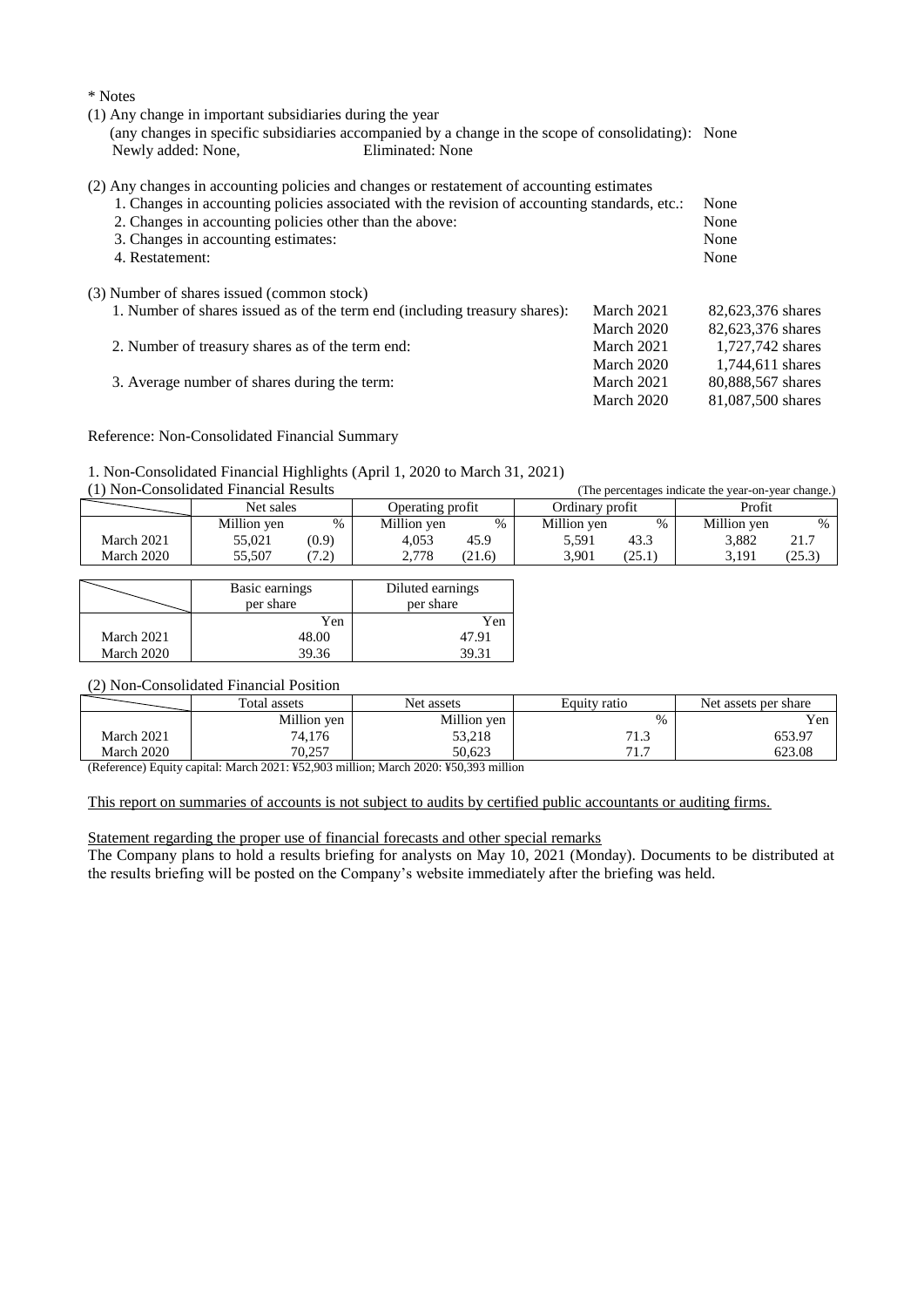Accompanying Materials – Contents

| 2. |                                                                                         |
|----|-----------------------------------------------------------------------------------------|
|    |                                                                                         |
| 3. |                                                                                         |
|    |                                                                                         |
|    | (2) Consolidated Statements of Income / Consolidated Statement of Comprehensive Income7 |
|    |                                                                                         |
|    |                                                                                         |
|    |                                                                                         |
|    |                                                                                         |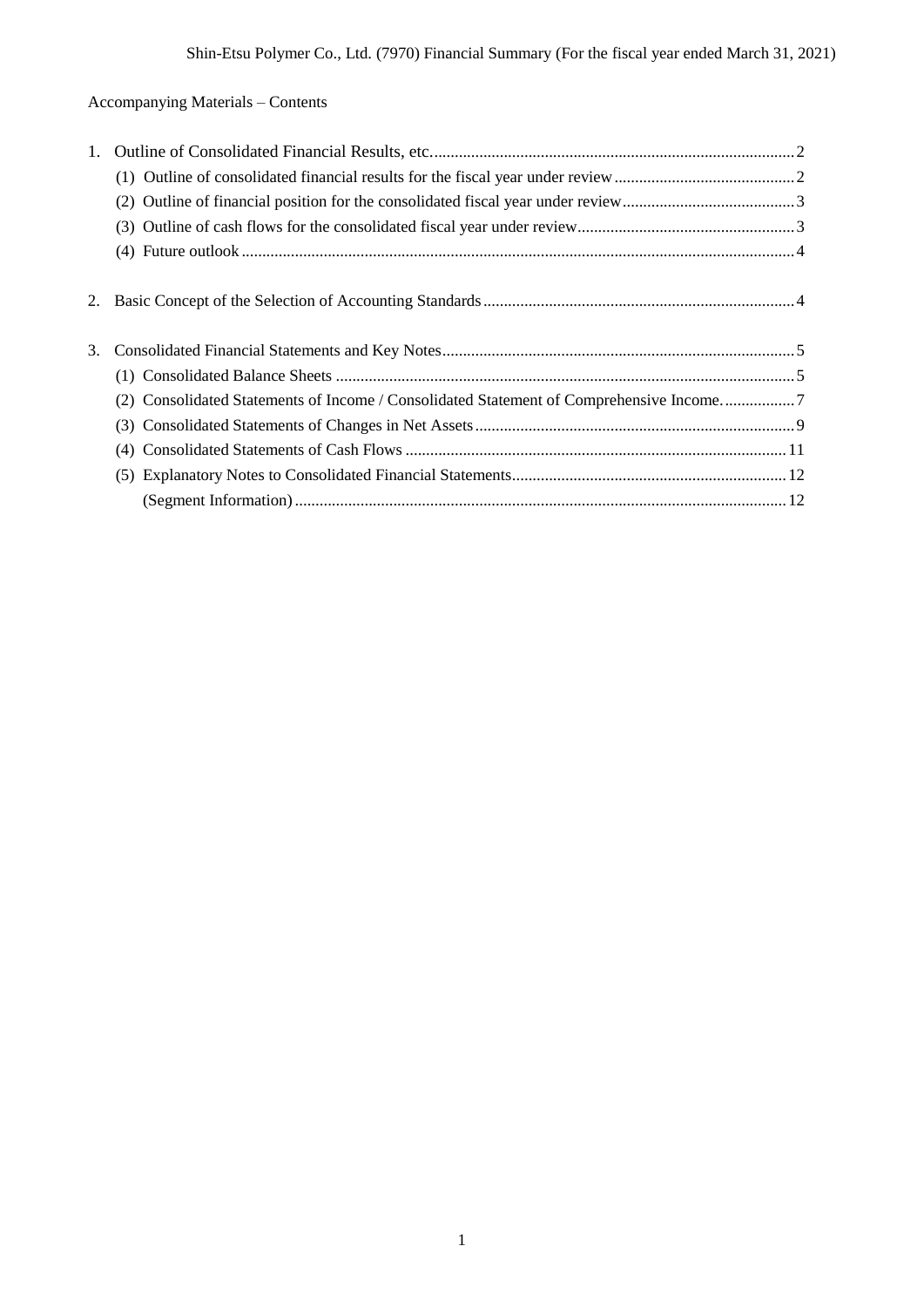## **1. Outline of Consolidated Financial Results, etc.**

(1) Outline of consolidated financial results for the fiscal year under review

The global economy experienced a significant slowdown during the consolidated fiscal year ended March 31, 2021, reflecting travel bans and lockdowns instituted by many countries to prevent the spread of COVID-19, in addition to the impact of the prolonged trade conflict between the U.S. and China. The pace of recovery remained moderate due to the protracted impact of the novel coronavirus. In the U.S., employment recovered, and consumer spending picked up after the lifting of lockdowns. In European economies, production and exports were on track to recovery from their trough in April, but economic activity stalled once again due to failure to contain the spread of the virus. In Asia, economic recovery continued in China, where economic activities were resumed ahead of other countries.

In the Japanese economy, consumer spending, production and exports all picked up after the lifting of the declaration of a state of emergency, but it is expected to take time before the economy fully recovers, given weakening corporate capital expenditure.

The Group's business environment was weak overall, reflecting sluggish demand in the automotive sector despite hardly any fall in demand in the semiconductor and electronics component industries due to the coronavirus pandemic.

In this operating environment, the Group took steps to control the spread of the coronavirus while also continuing to focus its sales activities on boosting sales of both key products and new businesses in Japan and overseas and working to expand the production/supply systems as well.

As a result, consolidated net sales during the fiscal year under review stood at ¥76,904 million yen (down 4.2% year on year), operating profit was ¥7,217 million yen (down 6.9% year on year), ordinary profit amounted to ¥7,021 million yen (down 13.3% year on year) and profit attributable to owners of parent was ¥4,536 million yen (down 27.9% year on year) for the fiscal year under review.

Consolidated results by segment are as follows.

#### 1) Electronic Devices segment

In the Electronic Devices segment, overall sales were lower than the year-ago level, reflecting weak shipments particularly of automotive input devices, mainly due to lackluster demand in the automotive sector amid the coronavirus pandemic.

In the business of input devices, overall sales were weak, although shipments of touchpads for slim notebook personal computers remained strong. The weak overall sales reflected lackluster shipments of mainstay automotive key switches, despite recovery in the latter half of the fiscal year under review.

Sales of display-related products decreased overall due to the continued weakness of shipments of LCD connectors combined with flat shipments of view-control films (VCFs) for optical applications.

Sales of component-related products were on a par with the year-ago level, despite steady shipments of electronic-part testing connectors.

As a result, segment sales stood at ¥18,037 million (down 8.6% year on year) and operating profit was ¥889 million (down 45.9% year on year).

#### 2) Precision Molding Products segment

In the Precision Molding Products segment, overall sales remained unchanged from the year-ago level although shipments of semiconductor-related containers and carrier tape-related products held firm.

Sales of semiconductor-related containers grew, reflecting steady shipments for 300-mm wafer shpping containers and other products on the back of firm demand in the semiconductor industry.

Sales of office automation equipment were weak given the sluggish growth in demand for rollers for laser printers and copying machines, although demand rebounded after the turn of the calendar year.

Sales of carrier tape-related products grew because demand for electronic components for automobiles and smartphones remained strong.

Sales of silicone rubber molded products generally showed slow growth because the sales of mainstay medical equipment remained at the same level.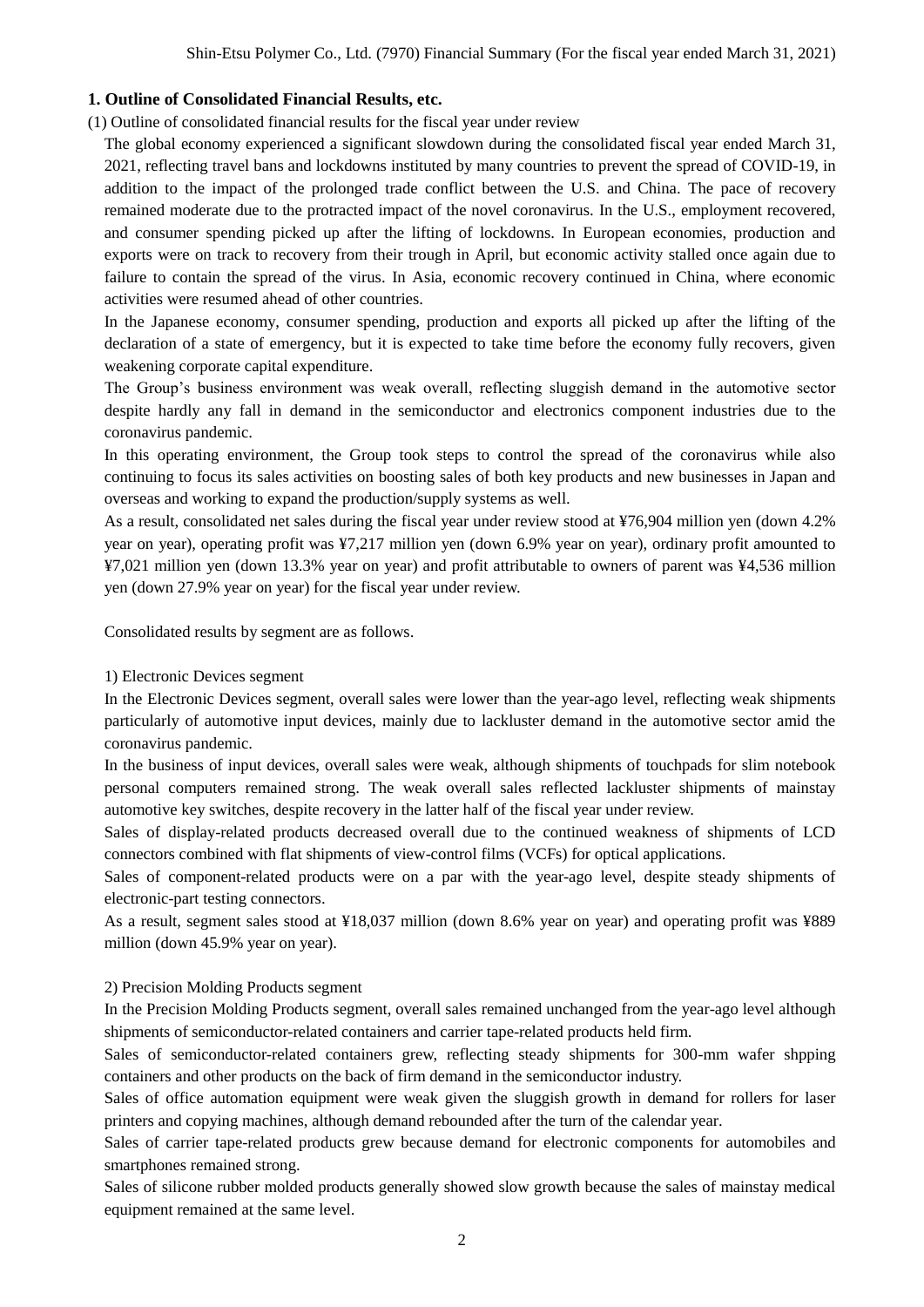As a result, segment sales amounted to ¥34,160 million (up 2.1% year on year) and operating profit was ¥5,517 million (up 7.6% year on year).

#### 3) Housing & Living Materials segment

In the Housing & Living Materials segment, the Company implemented new pricing, worked to increase production efficiency, and promoted sales of products in new businesses amid the extremely harsh market environment of PVC products, however, growth in overall sales was slower than previous year, impacted by weak demand for food packing materials, construction materials and automotive-related materials.

In the segment of packing materials such as wrapping films, sales were weak, reflecting poor shipments overall, with firm sales to supermarkets offset by a slump in sales to the food service industry.

Sales of PVC pipes and related products were lower than the previous year due to the failure to maintain the order volume amid a slowdown in the domestic market.

Functional compounds were lackluster, reflecting continued sluggish shipments of robot cables coupled with a slowdown in the growth of automotive-related demand.

Demand for exterior materials came to a halt and sales remained flat, despite it remained strong until the beginning of autumn due to efforts to maintain a strong performance such as implementation of price revisions and expansion of sales to new customers.

Sales of conductive polymer, a new business product, grew steadily attributable to an order increase for use in smartphone components and automotive electronic components.

As a result, segment sales amounted to ¥17,736 million (down 6.7% year on year) and operating profit was ¥539 million (up 6.2% year on year).

## 4) Others segment

Overall sales were down from the year-ago level due to a decrease in orders for new construction and renovation of commercial facilities, particularly in Tokyo and neighboring areas, and the interior construction of public facilities in the construction business, reflecting weak demand amid the coronavirus pandemic. New business development-related projects that are not included in any of the above business segments are also included in the Others segment.

As a result, segment sales amounted to ¥6,969 million (down 13.6% year on year) and operating profit was ¥272 million (down 43.2% year on year).

(2) Outline of financial position for the consolidated fiscal year under review

Total assets at the end of the consolidated fiscal year under review amounted to ¥108,212 million (an increase of ¥2,834 million from the end of the previous fiscal year). This result was mainly attributable to increases of ¥5,105 million in cash and deposits, ¥500 million in construction in progress and ¥314 million in accounts receivable - other, despite decreases of ¥1,019 million in machinery, equipment and vehicles, net, ¥865 million in merchandise and finished goods, ¥597 million in buildings and structures, net, and ¥305 million in electronically recorded monetary claims - operating.

Liabilities at the end of the consolidated fiscal year under review amounted to ¥21,535 million (an increase of ¥695 million from the end of the previous fiscal year). This result was mainly due to increases of ¥580 million in income taxes payable and ¥397 million in electronically recorded obligations - operating, despite a decrease of ¥420 million in notes and accounts payable - trade.

Net assets at the end of the consolidated fiscal year under review stood at ¥86,677 million (an increase of ¥2,139 million from the end of the previous fiscal year). This result was mainly due to an increase of ¥2,997 million in retained earnings and a decrease of ¥1,138 million in foreign currency translation adjustment.

## (3) Outline of cash flows for the consolidated fiscal year under review

Cash and cash equivalents (hereinafter "cash") at the end of the consolidated fiscal year under review amounted to ¥45,948 million (an increase of ¥4,272 million from the end of the previous fiscal year). Cash flows by activities and contributing factors were as follows: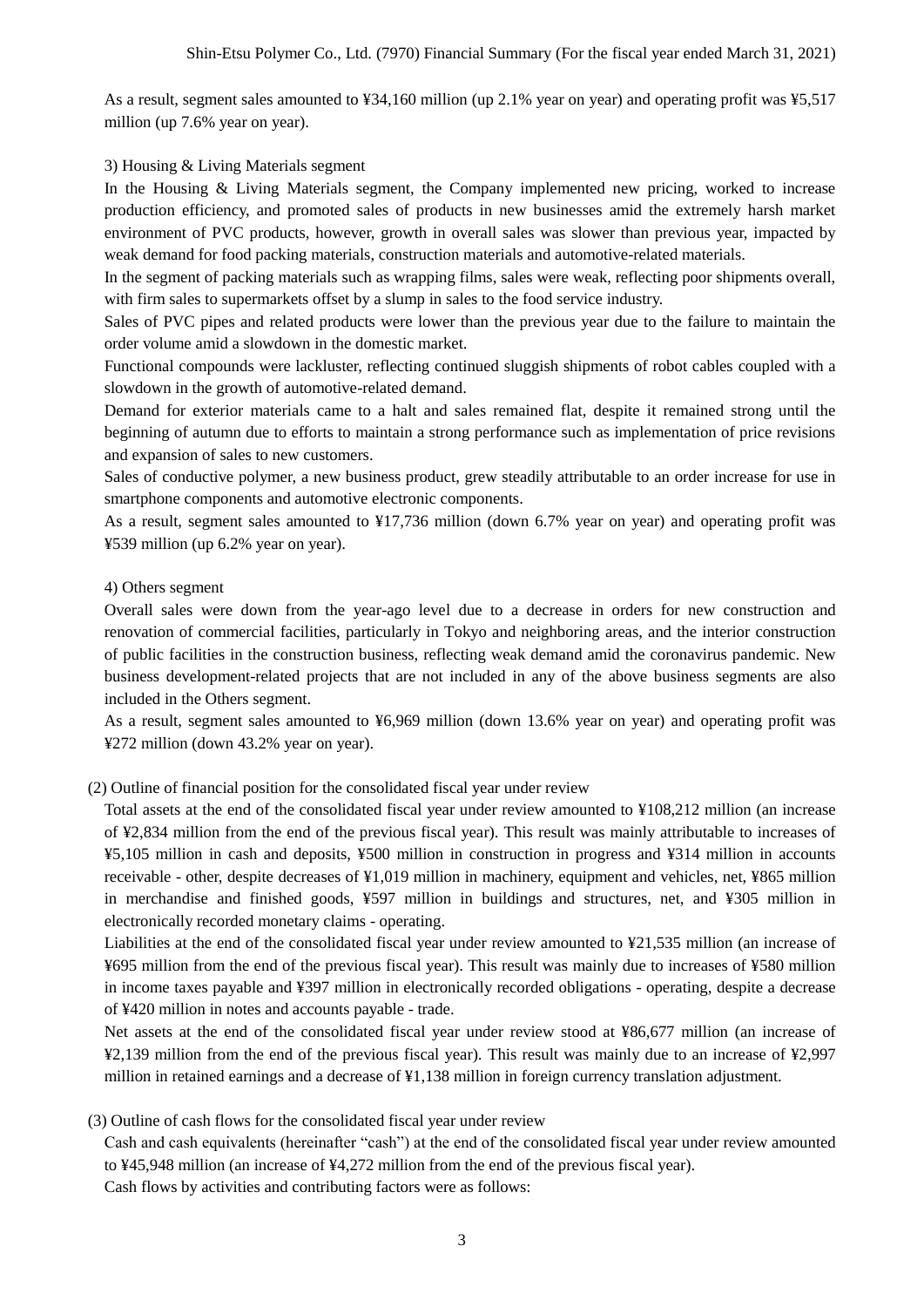## (Cash flows from operating activities)

Net cash provided by operating activities was ¥10,641 million for the consolidated fiscal year under review (an increase of ¥2,952 million from the previous fiscal year). This result reflected factors that contributed to an increase, including the posting of profit before income taxes of ¥6,402 million, depreciation of ¥3,511 million and an impairment loss of ¥633 million and a decrease of ¥650 million in inventories and an increase of ¥314 million in notes and accounts payable - trade, as well as factors that contributed to a decrease, including income taxes paid of ¥1,353 million and a decrease in notes and accounts receivable - trade of ¥317 million.

(Cash flows from investing activities)

Net cash used in investing activities in the consolidated fiscal year under was ¥3,736 million (a decrease of ¥893 million from the previous fiscal year), which was primarily due to the payment of ¥2,785 million for the purchase of property, plant and equipment and a decrease resulting from an increase of ¥808 million in time deposits.

#### (Cash flows from financing activities)

Net cash used in financing activities in the consolidated fiscal year under review decreased ¥1,691 million (a decrease of ¥121 million from the previous fiscal year). This result was mainly due to ¥1,536 million for the payment of dividends.

#### (4) Future outlook

With respect to the business outlook, there is a concern about the effect on the economy and society of trade friction between the United States and China and the resurgent COVID-19 pandemic. Meanwhile, in the Japanese economy, although corporate capital spending is showing signs of gradual recovery, business prospects going forward are not promising as the outlook for the containment of COVID-19 remains uncertain and the prolonged slump in consumer spending will likely be exacerbated by a deteriorating employment environment, among other factors.

Under these circumstances, the Group will accelerate the global expansion of its business through sales efforts that accurately grasp trends in demand in the worldwide market, and by ensuring optimal production locations. At the same time, however, the future business environment surrounding the semiconductor and electronic component industries and automotive-related areas, the Group's business domains, remains uncertain and does not allow for optimism. This reflects the unpredictable production trends of the Group's customers and intensifying competition with rival companies.

In addition, the Group's mainstay products include those whose material prices are significantly affected by the market conditions and demand fluctuations and those that are traded in foreign currencies and are subject to exchange fluctuations. Accordingly, we have decided not to state our results forecast for the next fiscal year as of the time of the announcement of this consolidated financial summary, as it is difficult to reasonably estimate the business performance of the Group. We will announce our consolidated forecast as soon as is can be estimated.

## **2. Basic Concept of the Selection of Accounting Standards**

The Group has decided to continue using the Japanese accounting standards, taking into account the year-on-year comparability and intercompany comparability of the consolidated financial statements. Meanwhile, we will examine the application of the Introduction of International Financial Reporting Standards (IFRS) by considering the conditions in Japan and abroad.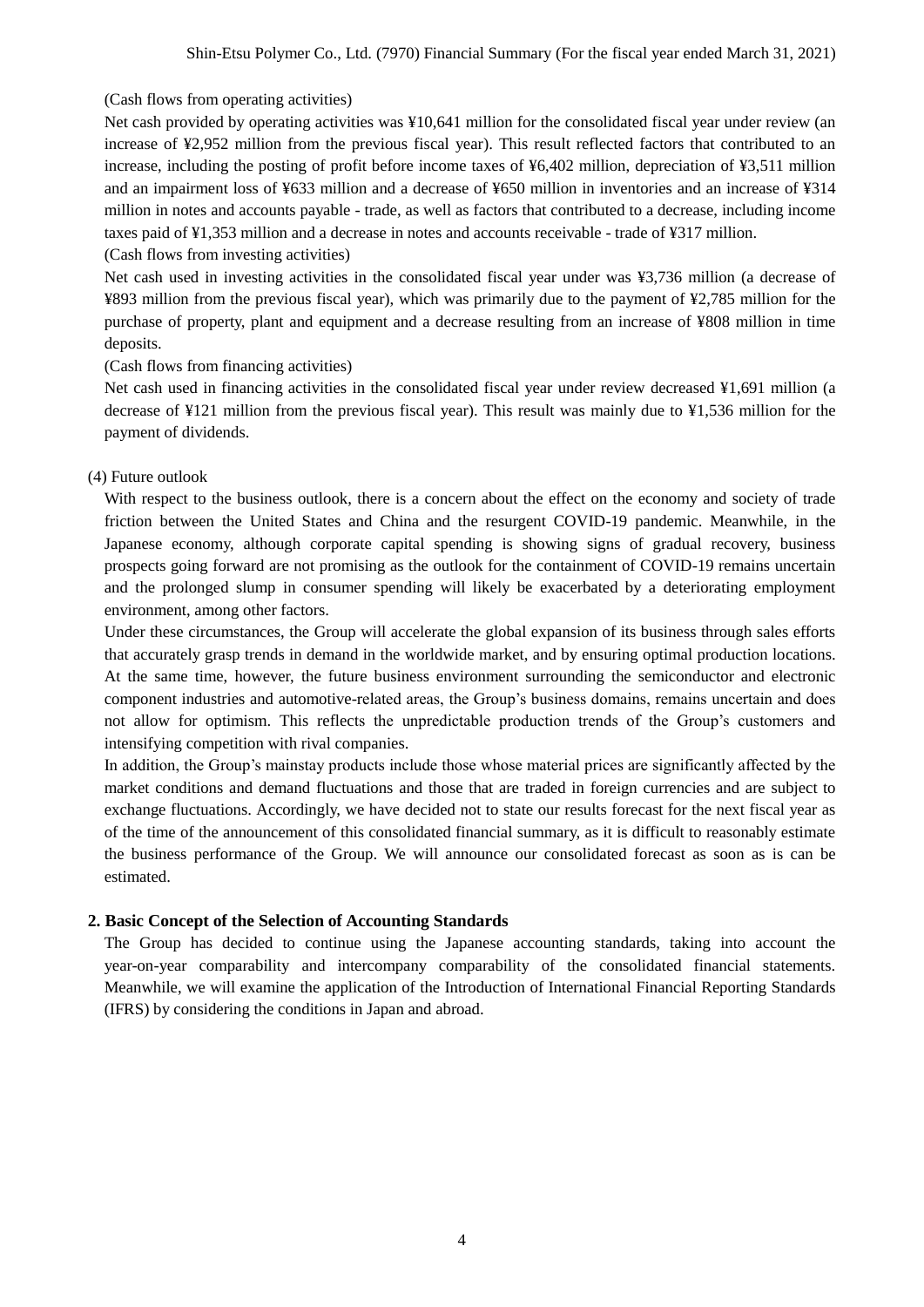# **3. Consolidated Financial Statements and Key Notes**

(1) Consolidated Balance Sheets

|                                                     |                                                     | (Million yen)                                       |
|-----------------------------------------------------|-----------------------------------------------------|-----------------------------------------------------|
|                                                     | Year ended March 31, 2020<br>(As of March 31, 2020) | Year ended March 31, 2021<br>(As of March 31, 2021) |
| Assets                                              |                                                     |                                                     |
| <b>Current</b> assets                               |                                                     |                                                     |
| Cash and deposits                                   | 42,514                                              | 47,620                                              |
| Notes and accounts receivable - trade               | 19,250                                              | 19,478                                              |
| Electronically recorded monetary claims - operating | 2,870                                               | 2,565                                               |
| Merchandise and finished goods                      | 7,086                                               | 6,221                                               |
| Work in process                                     | 1,396                                               | 1,380                                               |
| Raw materials and supplies                          | 3,212                                               | 3,274                                               |
| Accounts receivable - other                         | 1,090                                               | 1,405                                               |
| Other                                               | 765                                                 | 540                                                 |
| Allowance for doubtful accounts                     | (511)                                               | (295)                                               |
| Total current assets                                | 77,676                                              | 82,191                                              |
| Non-current assets                                  |                                                     |                                                     |
| Property, plant and equipment                       |                                                     |                                                     |
| Buildings and structures, net                       | 8,512                                               | 7,914                                               |
| Machinery, equipment and vehicles, net              | 5,137                                               | 4,118                                               |
| Land                                                | 6,652                                               | 6,615                                               |
| Construction in progress                            | 1,503                                               | 2,003                                               |
| Other, net                                          | 1,774                                               | 1,639                                               |
| Total property, plant and equipment                 | 23,579                                              | 22,292                                              |
| Intangible assets                                   |                                                     |                                                     |
| Software                                            | 74                                                  | 119                                                 |
| Other                                               | 81                                                  | 26                                                  |
| Total intangible assets                             | 156                                                 | 145                                                 |
| Investments and other assets                        |                                                     |                                                     |
| Investment securities                               | 1,874                                               | 1,789                                               |
| Long-term loans receivable                          | 75                                                  | 139                                                 |
| Deferred tax assets                                 | 1,058                                               | 810                                                 |
| Other                                               | 957                                                 | 843                                                 |
| Total investments and other assets                  | 3,966                                               | 3,583                                               |
| Total non-current assets                            | 27,701                                              | 26,021                                              |
| Total assets                                        | 105,378                                             | 108,212                                             |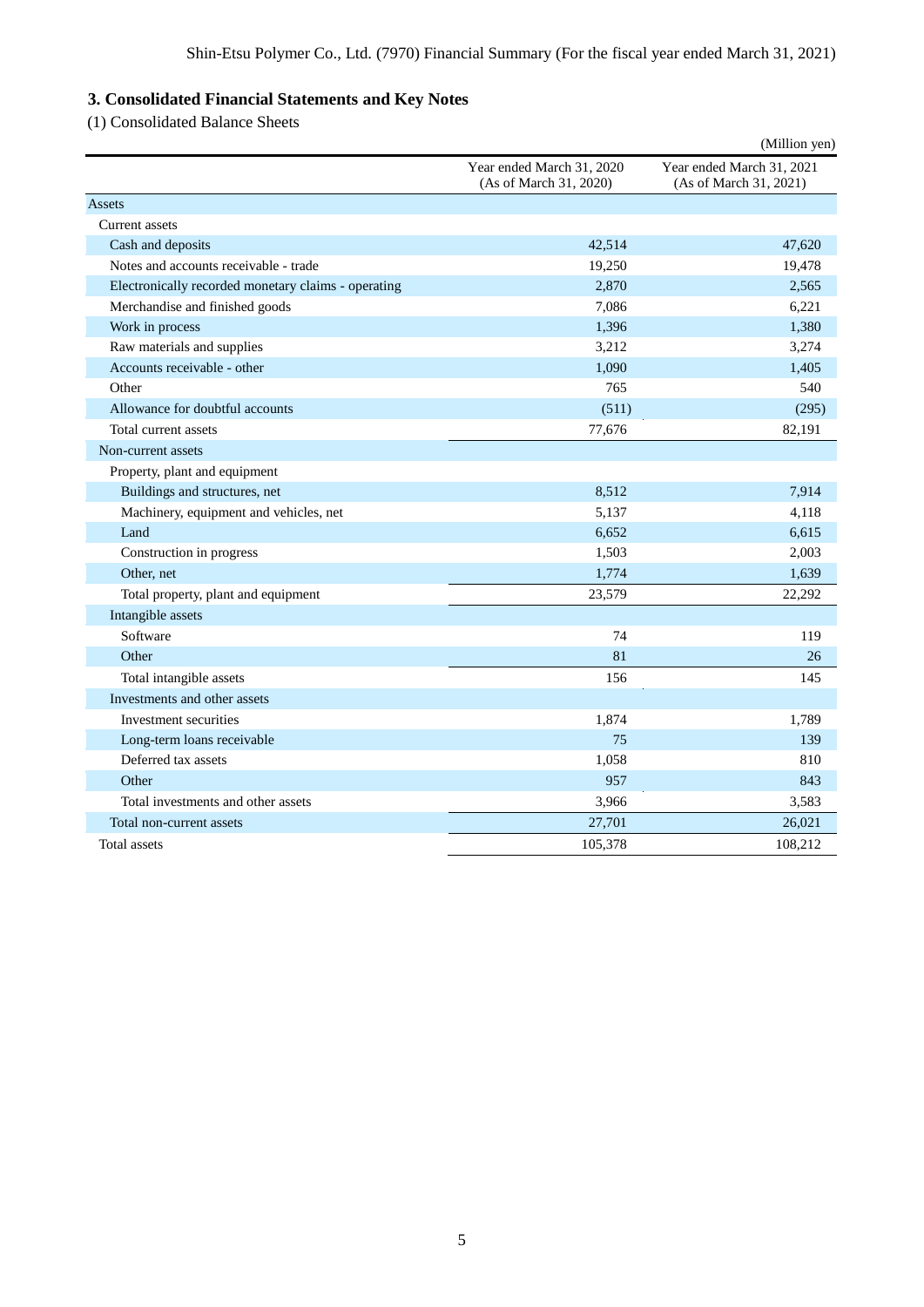|                                                          |                                                     | (Million yen)                                       |
|----------------------------------------------------------|-----------------------------------------------------|-----------------------------------------------------|
|                                                          | Year ended March 31, 2020<br>(As of March 31, 2020) | Year ended March 31, 2021<br>(As of March 31, 2021) |
| Liabilities                                              |                                                     |                                                     |
| Current liabilities                                      |                                                     |                                                     |
| Notes and accounts payable - trade                       | 10,591                                              | 10,171                                              |
| Electronically recorded obligations - operating          | 2,057                                               | 2,454                                               |
| Accounts payable - other                                 | 1,053                                               | 1,128                                               |
| Income taxes payable                                     | 520                                                 | 1,101                                               |
| Accrued expenses                                         | 2,141                                               | 2,188                                               |
| Provision for bonuses                                    | 1,296                                               | 1,240                                               |
| Provision for bonuses for directors (and other officers) | 57                                                  | 57                                                  |
| Other                                                    | 1,053                                               | 1,292                                               |
| Total current liabilities                                | 18,771                                              | 19,635                                              |
| Non-current liabilities                                  |                                                     |                                                     |
| Net defined benefit liability                            | 1,341                                               | 1,167                                               |
| Other                                                    | 726                                                 | 732                                                 |
| Total non-current liabilities                            | 2,068                                               | 1,899                                               |
| <b>Total liabilities</b>                                 | 20,839                                              | 21,535                                              |
| <b>Net Assets</b>                                        |                                                     |                                                     |
| Shareholders' equity                                     |                                                     |                                                     |
| Capital stock                                            | 11,635                                              | 11,635                                              |
| Capital surplus                                          | 10,718                                              | 10,718                                              |
| Retained earnings                                        | 66,259                                              | 69,257                                              |
| Treasury shares                                          | (1,683)                                             | (1,667)                                             |
| Total shareholders' equity                               | 86,930                                              | 89,944                                              |
| Accumulated other comprehensive income                   |                                                     |                                                     |
| Valuation difference on available-for-sale securities    | 190                                                 | 345                                                 |
| Foreign currency translation adjustment                  | (2,776)                                             | (3,914)                                             |
| Remeasurements of defined benefit plans, , net of tax    | (36)                                                | (12)                                                |
| Total accumulated other comprehensive income             | (2,622)                                             | (3,581)                                             |
| Share acquisition rights                                 | 229                                                 | 314                                                 |
| Total net assets                                         | 84,538                                              | 86,677                                              |
| Total liabilities and net assets                         | 105,378                                             | 108,212                                             |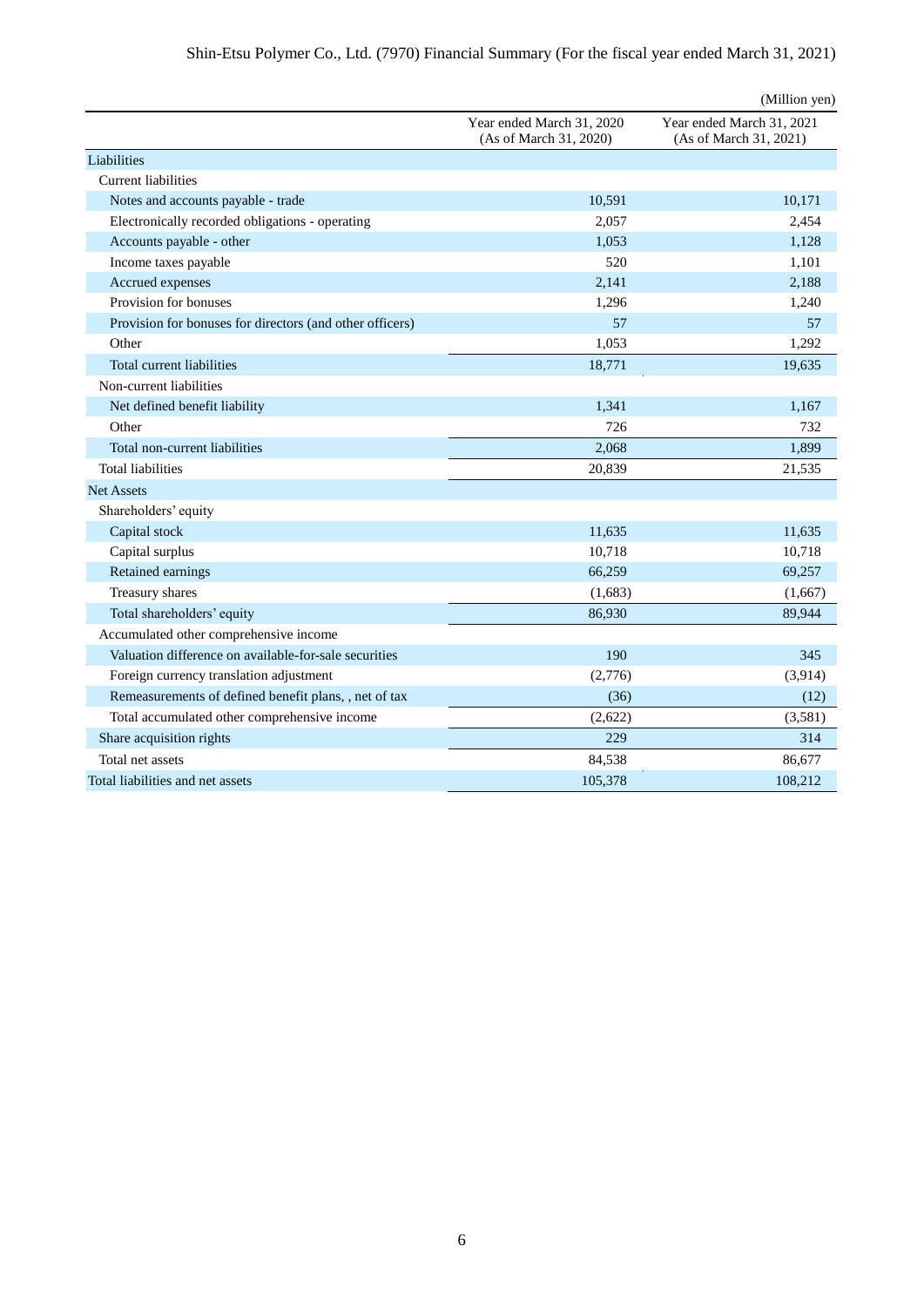# (2) Consolidated Statements of Income / Consolidated Statement of Comprehensive Income

Consolidated Statements of Income

|                                                            |                                                                    | (Million yen)                                                      |
|------------------------------------------------------------|--------------------------------------------------------------------|--------------------------------------------------------------------|
|                                                            | Year ended March 31, 2020<br>(April 1, 2019)<br>to March 31, 2020) | Year ended March 31, 2021<br>(April 1, 2020)<br>to March 31, 2021) |
| Net sales                                                  | 80,254                                                             | 76,904                                                             |
| Cost of sales                                              | 54,561                                                             | 52,922                                                             |
| Gross profit                                               | 25,693                                                             | 23,981                                                             |
| Selling, general and administrative expenses               | 17,936                                                             | 16,764                                                             |
| Operating profit                                           | 7,756                                                              | 7,217                                                              |
| Non-operating income                                       |                                                                    |                                                                    |
| Interest income                                            | 333                                                                | 189                                                                |
| Insurance claim income                                     | 16                                                                 | 123                                                                |
| Gain on sales of investment securities                     | 199                                                                | 5                                                                  |
| Other                                                      | 117                                                                | 124                                                                |
| Total non-operating income                                 | 666                                                                | 443                                                                |
| Non-operating expenses                                     |                                                                    |                                                                    |
| Interest expenses                                          | 30                                                                 | 27                                                                 |
| Foreign exchange losses                                    | 260                                                                | 298                                                                |
| Loss on valuation of shares of subsidiaries and associates |                                                                    | 279                                                                |
| Other                                                      | 35                                                                 | 34                                                                 |
| Total non-operating expenses                               | 326                                                                | 639                                                                |
| Ordinary profit                                            | 8,097                                                              | 7,021                                                              |
| <b>Extraordinary</b> loss                                  |                                                                    |                                                                    |
| <b>Impairment</b> loss                                     | $\overline{\phantom{0}}$                                           | 619                                                                |
| Total extraordinary loss                                   |                                                                    | 619                                                                |
| Profit before income taxes                                 | 8,097                                                              | 6,402                                                              |
| Income taxes - current                                     | 1,601                                                              | 1,645                                                              |
| Income taxes - deferred                                    | 207                                                                | 219                                                                |
| Total income taxes                                         | 1,808                                                              | 1,865                                                              |
| Profit                                                     | 6,288                                                              | 4,536                                                              |
| Profit attributable to owners of parent                    | 6,288                                                              | 4,536                                                              |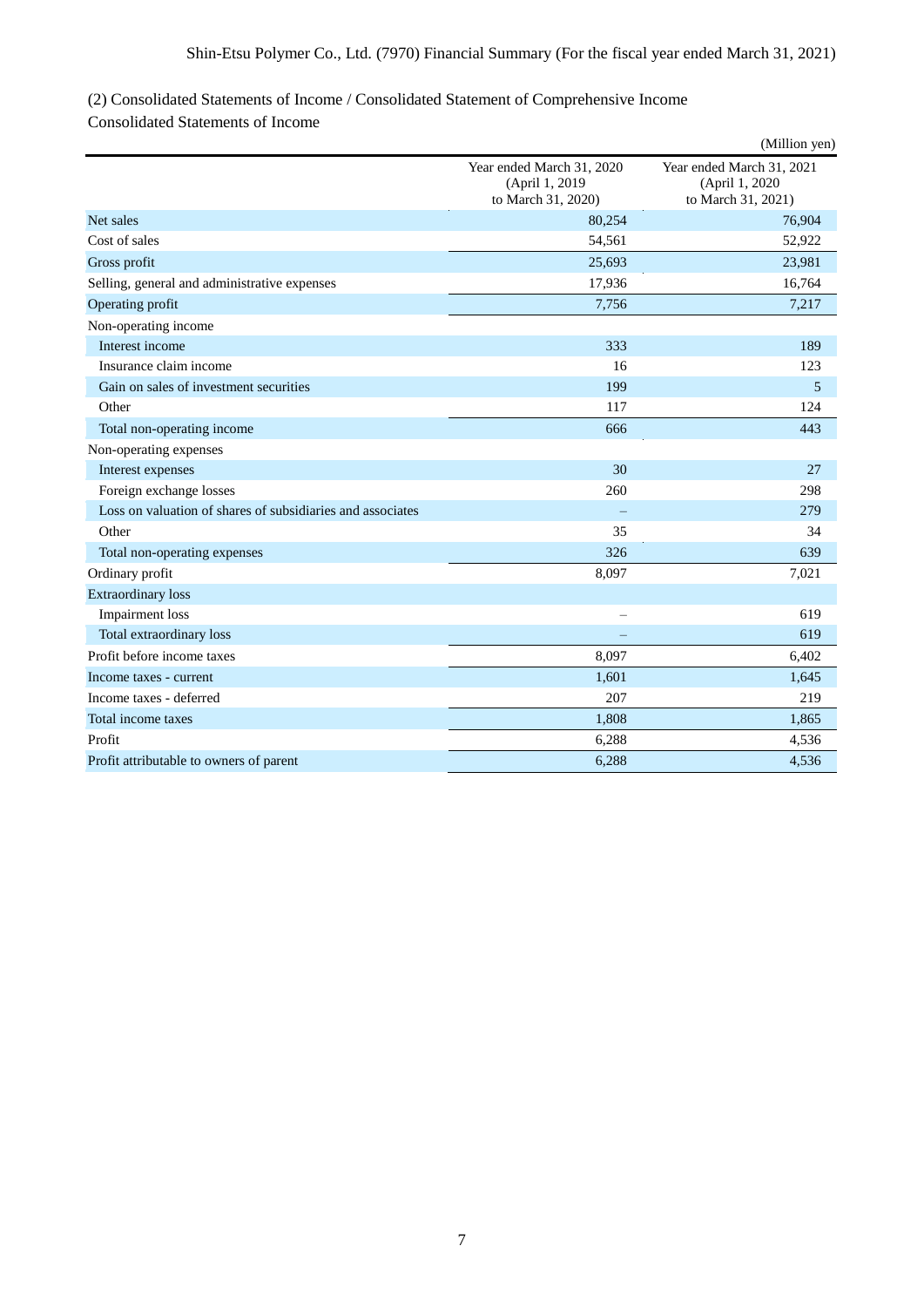# Consolidated Statement of Comprehensive Income

|                                                       |                                                                    | (Million yen)                                                      |
|-------------------------------------------------------|--------------------------------------------------------------------|--------------------------------------------------------------------|
|                                                       | Year ended March 31, 2020<br>(April 1, 2019)<br>to March 31, 2020) | Year ended March 31, 2021<br>(April 1, 2020)<br>to March 31, 2021) |
| Profit                                                | 6,288                                                              | 4,536                                                              |
| Other comprehensive income                            |                                                                    |                                                                    |
| Valuation difference on available-for-sale securities | (184)                                                              | 154                                                                |
| Foreign currency translation adjustment               | (516)                                                              | (1,138)                                                            |
| Remeasurements of defined benefit plans, net of tax   | $\overline{0}$                                                     | 24                                                                 |
| Total other comprehensive income                      | (700)                                                              | (959)                                                              |
| Comprehensive income                                  | 5,587                                                              | 3,577                                                              |
| Comprehensive income attributable to                  |                                                                    |                                                                    |
| Comprehensive income attributable to owners of parent | 5,587                                                              | 3,577                                                              |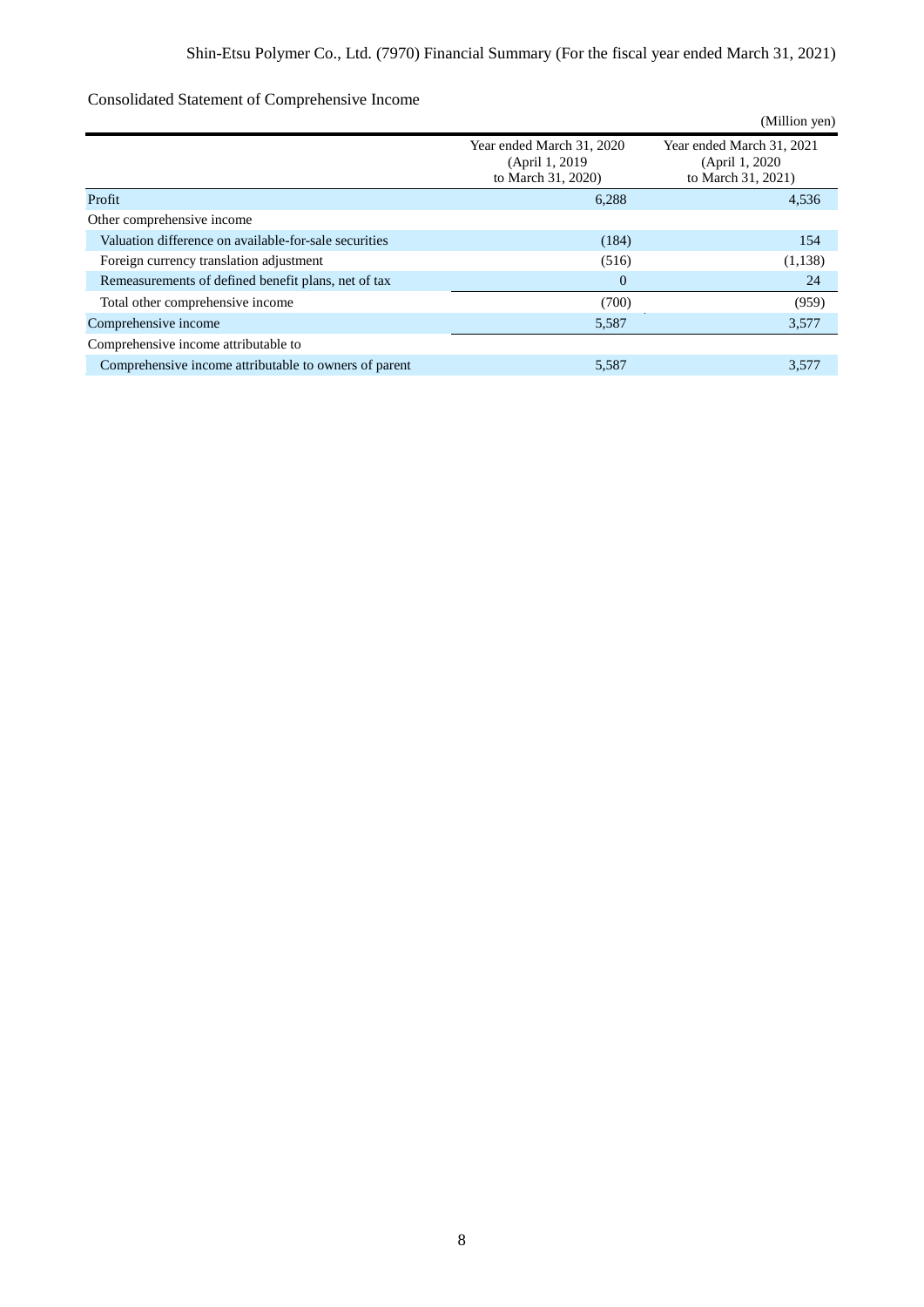# (3) Consolidated Statements of Changes in Net Assets

Previous term: Year ended March 31, 2020 (April 1, 2019 to March 31, 2020)

|                                                         |               |                      |                   |                 | (Million yen)                 |  |  |  |
|---------------------------------------------------------|---------------|----------------------|-------------------|-----------------|-------------------------------|--|--|--|
|                                                         |               | Shareholders' equity |                   |                 |                               |  |  |  |
|                                                         | Capital stock | Capital surplus      | Retained earnings | Treasury shares | Total shareholders'<br>equity |  |  |  |
| Balance at the beginning of the<br>year                 | 11,635        | 10,718               | 61,284            | (1,329)         | 82,310                        |  |  |  |
| Changes during the fiscal year                          |               |                      |                   |                 |                               |  |  |  |
| Dividends of surplus                                    |               |                      | (1,299)           |                 | (1,299)                       |  |  |  |
| Profit attributable to owners of<br>parent              |               |                      | 6,288             |                 | 6,288                         |  |  |  |
| Purchase of treasury shares                             |               |                      |                   | (434)           | (434)                         |  |  |  |
| Disposal of treasury shares                             |               |                      | (13)              | 80              | 66                            |  |  |  |
| Change in scope of<br>consolidation                     |               |                      |                   |                 |                               |  |  |  |
| Net changes in items other than<br>shareholders' equity |               |                      |                   |                 |                               |  |  |  |
| Total changes during the fiscal<br>year                 |               |                      | 4,975             | (354)           | 4,620                         |  |  |  |
| Balance at the year-end                                 | 11,635        | 10,718               | 66,259            | (1,683)         | 86,930                        |  |  |  |

|                                                         |                                                                | Accumulated other comprehensive income        |                                                           |                                           |                             |                  |
|---------------------------------------------------------|----------------------------------------------------------------|-----------------------------------------------|-----------------------------------------------------------|-------------------------------------------|-----------------------------|------------------|
|                                                         | Valuation<br>difference on<br>available-for-sale<br>securities | Foreign currency<br>translation<br>adjustment | Remeasurements of<br>defined benefit<br>plans, net of tax | Other<br>comprehensive<br>income<br>Total | Share acquisition<br>rights | Total net assets |
| Balance at the beginning of the<br>year                 | 375                                                            | (2,260)                                       | (36)                                                      | (1,922)                                   | 172                         | 80,560           |
| Changes during the fiscal year                          |                                                                |                                               |                                                           |                                           |                             |                  |
| Dividends of surplus                                    |                                                                |                                               |                                                           |                                           |                             | (1,299)          |
| Profit attributable to owners of<br>parent              |                                                                |                                               |                                                           |                                           |                             | 6,288            |
| Purchase of treasury shares                             |                                                                |                                               |                                                           |                                           |                             | (434)            |
| Disposal of treasury shares                             |                                                                |                                               |                                                           |                                           |                             | 66               |
| Change in scope of<br>consolidation                     |                                                                |                                               |                                                           |                                           |                             |                  |
| Net changes in items other than<br>shareholders' equity | (184)                                                          | (516)                                         | $\Omega$                                                  | (700)                                     | 57                          | (642)            |
| Total changes during the fiscal<br>year                 | (184)                                                          | (516)                                         | $\Omega$                                                  | (700)                                     | 57                          | 3,977            |
| Balance at the year-end                                 | 190                                                            | (2,776)                                       | (36)                                                      | (2,622)                                   | 229                         | 84,538           |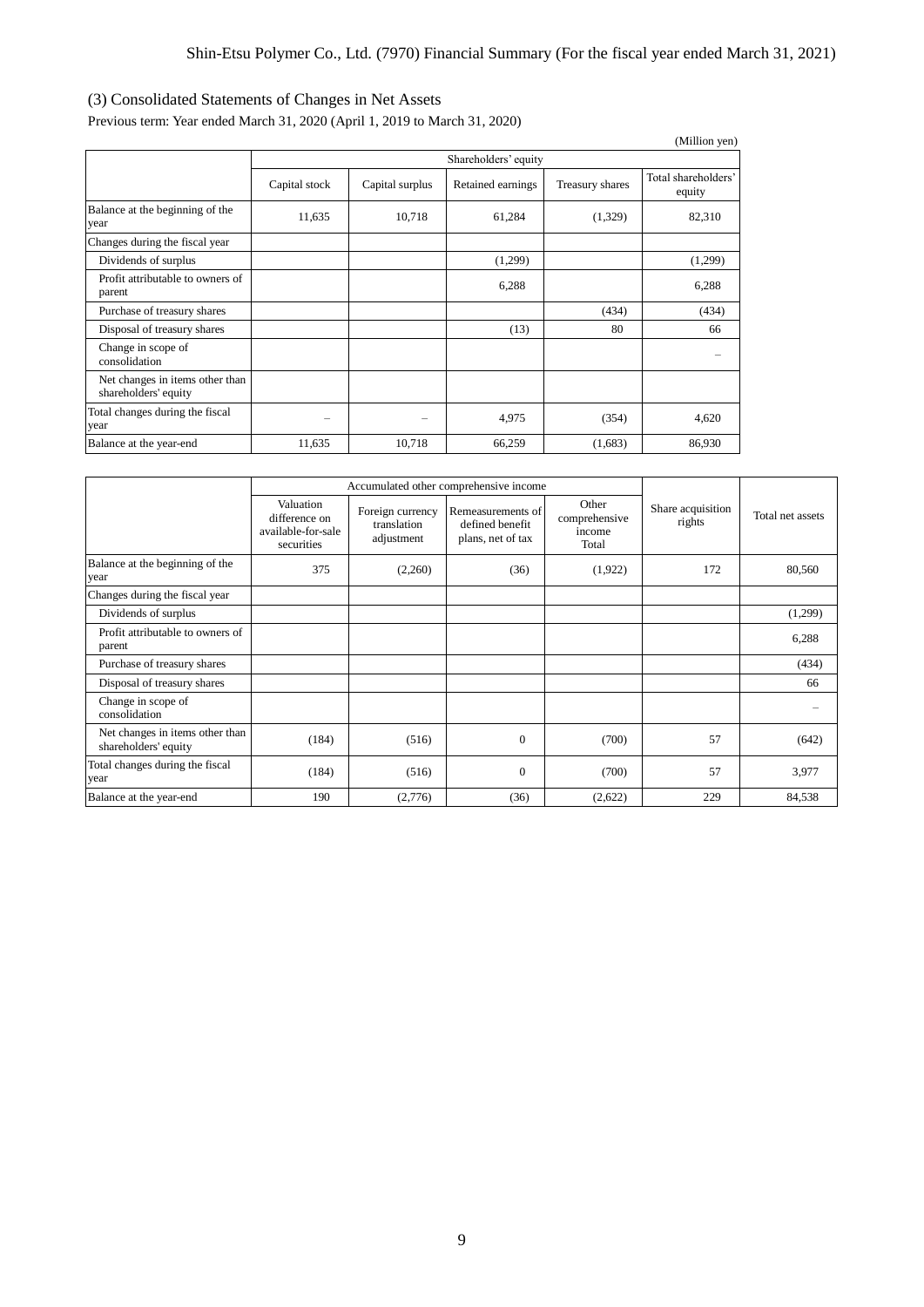Current term: Year ended March 31, 2021 (April 1, 2020 to March 31, 2021)

|                                                         |               |                      |                   |                 | (Million yen)                 |  |  |
|---------------------------------------------------------|---------------|----------------------|-------------------|-----------------|-------------------------------|--|--|
|                                                         |               | Shareholders' equity |                   |                 |                               |  |  |
|                                                         | Capital stock | Capital surplus      | Retained earnings | Treasury shares | Total shareholders'<br>equity |  |  |
| Balance at the beginning of the<br>year                 | 11,635        | 10,718               | 66,259            | (1,683)         | 86,930                        |  |  |
| Changes during the fiscal year                          |               |                      |                   |                 |                               |  |  |
| Dividends of surplus                                    |               |                      | (1,536)           |                 | (1,536)                       |  |  |
| Profit attributable to owners of<br>parent              |               |                      | 4,536             |                 | 4,536                         |  |  |
| Purchase of treasury shares                             |               |                      |                   | (0)             | (0)                           |  |  |
| Disposal of treasury shares                             |               |                      | (2)               | 16              | 13                            |  |  |
| Change in scope of<br>consolidation                     |               |                      |                   |                 |                               |  |  |
| Net changes in items other than<br>shareholders' equity |               |                      |                   |                 |                               |  |  |
| Total changes during the fiscal<br>year                 |               |                      | 2,997             | 16              | 3,013                         |  |  |
| Balance at the year-end                                 | 11,635        | 10,718               | 69,257            | (1,667)         | 89,944                        |  |  |

|                                                         | Accumulated other comprehensive income                         |                                               |                                                           |                                           |                             |                  |
|---------------------------------------------------------|----------------------------------------------------------------|-----------------------------------------------|-----------------------------------------------------------|-------------------------------------------|-----------------------------|------------------|
|                                                         | Valuation<br>difference on<br>available-for-sale<br>securities | Foreign currency<br>translation<br>adjustment | Remeasurements of<br>defined benefit<br>plans, net of tax | Other<br>comprehensive<br>income<br>Total | Share acquisition<br>rights | Total net assets |
| Balance at the beginning of the<br>year                 | 190                                                            | (2,776)                                       | (36)                                                      | (2,622)                                   | 229                         | 84,538           |
| Changes during the fiscal year                          |                                                                |                                               |                                                           |                                           |                             |                  |
| Dividends of surplus                                    |                                                                |                                               |                                                           |                                           |                             | (1,536)          |
| Profit attributable to owners of<br>parent              |                                                                |                                               |                                                           |                                           |                             | 4,536            |
| Purchase of treasury shares                             |                                                                |                                               |                                                           |                                           |                             | (0)              |
| Disposal of treasury shares                             |                                                                |                                               |                                                           |                                           |                             | 13               |
| Change in scope of<br>consolidation                     |                                                                |                                               |                                                           |                                           |                             |                  |
| Net changes in items other than<br>shareholders' equity | 154                                                            | (1,138)                                       | 24                                                        | (959)                                     | 84                          | (874)            |
| Total changes during the fiscal<br>year                 | 154                                                            | (1,138)                                       | 24                                                        | (959)                                     | 84                          | 2,139            |
| Balance at the year-end                                 | 345                                                            | (3,914)                                       | (12)                                                      | (3,581)                                   | 314                         | 86,677           |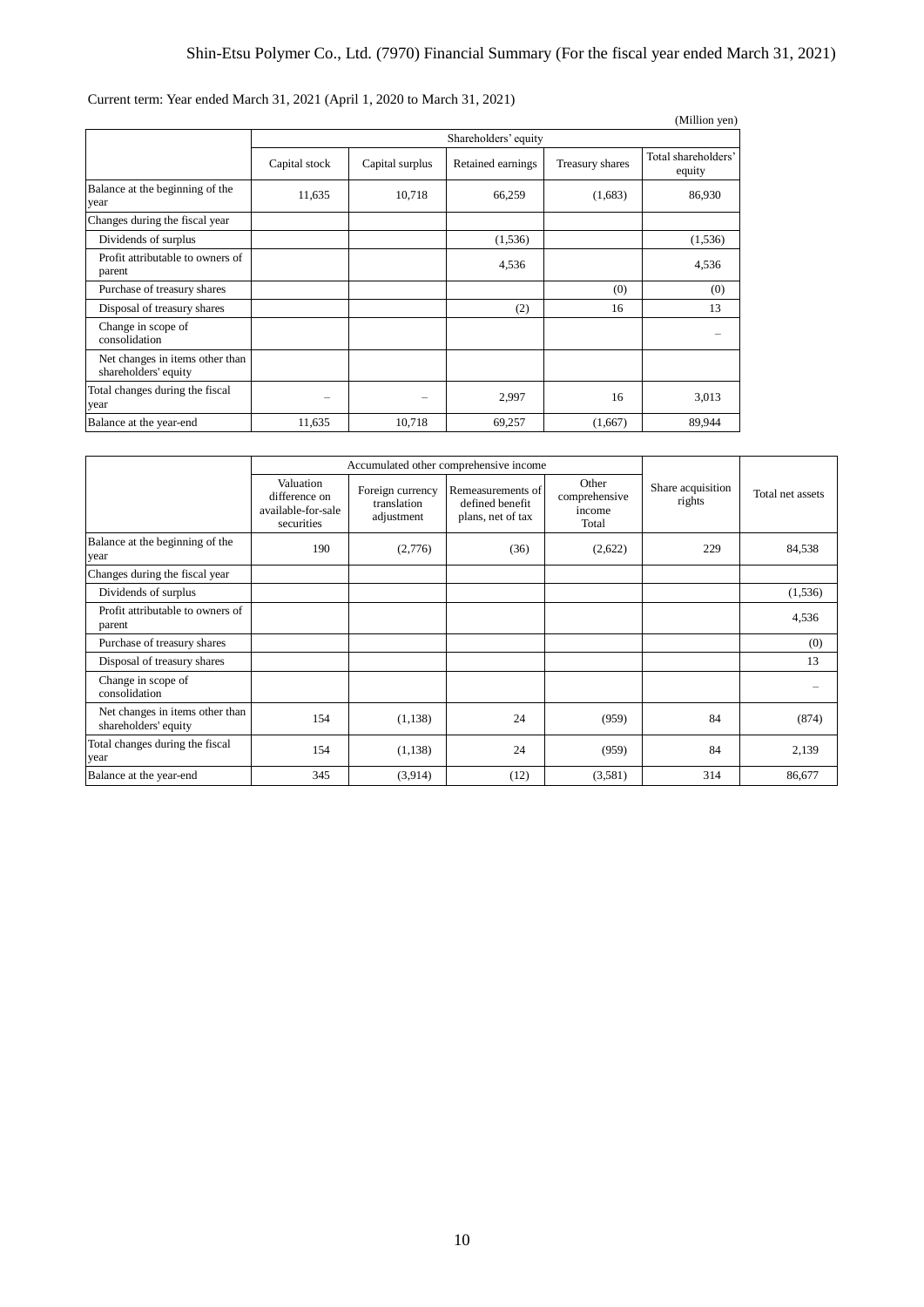# (4) Consolidated Statements of Cash Flows

|                                                             |                                                                    | (Million yen)                                                     |
|-------------------------------------------------------------|--------------------------------------------------------------------|-------------------------------------------------------------------|
|                                                             | Year ended March 31, 2020<br>(April 1, 2019)<br>to March 31, 2020) | Year ended March 31, 2021<br>(April 1, 2020<br>to March 31, 2021) |
| Cash flows from operating activities                        |                                                                    |                                                                   |
| Profit before income taxes                                  | 8,097                                                              | 6,402                                                             |
| Depreciation                                                | 3,939                                                              | 3,511                                                             |
| Impairment loss                                             |                                                                    | 633                                                               |
| Increase (decrease) in net defined benefit liability        | (171)                                                              | (145)                                                             |
| Interest and dividend income                                | (363)                                                              | (214)                                                             |
| Interest expenses                                           | 30                                                                 | 27                                                                |
| Foreign exchange losses (gains)                             | 132                                                                | 244                                                               |
| Loss (gain) on sales of investment securities               | (199)                                                              | (5)                                                               |
| Loss on valuation of shares of subsidiaries and associates  | $\overline{\phantom{0}}$                                           | 279                                                               |
| Decrease (increase) in notes and accounts receivable-trade  | 1,330                                                              | (317)                                                             |
| Decrease (increase) in inventories                          | (663)                                                              | 650                                                               |
| Increase (decrease) in notes and accounts payable-trade     | (1,936)                                                            | 314                                                               |
| Decrease (increase) in consumption taxes receivable/payable | 499                                                                | 146                                                               |
| Other                                                       | (1,254)                                                            | 281                                                               |
| Subtotal                                                    | 9,440                                                              | 11,808                                                            |
| Interest and dividends income received                      | 361                                                                | 214                                                               |
| Interest expenses paid                                      | (30)                                                               | (27)                                                              |
| Income taxes (paid) refund                                  | (2,082)                                                            | (1, 353)                                                          |
| Net cash provided by (used in) operating activities         | 7.688                                                              | 10,641                                                            |
| Cash flows from investing activities                        |                                                                    |                                                                   |
| Decrease (increase) in time deposits                        | 315                                                                | (808)                                                             |
| Purchase of property, plant and equipment                   | (4,956)                                                            | (2,785)                                                           |
| Proceeds from sales of investment securities                | 324                                                                | 28                                                                |
| Other                                                       | (312)                                                              | (171)                                                             |
| Net cash provided by (used in) investing activities         | (4,629)                                                            | (3,736)                                                           |
| Cash flows from financing activities                        |                                                                    |                                                                   |
| Cash dividends paid                                         | (1,301)                                                            | (1,536)                                                           |
| Other                                                       | (512)                                                              | (155)                                                             |
| Net cash provided by (used in) financing activities         | (1, 813)                                                           | (1,691)                                                           |
| Effect of exchange rate change on cash and cash equivalents | (372)                                                              | (940)                                                             |
| Net increase (decrease) in cash and cash equivalents        | 873                                                                | 4,272                                                             |
| Cash and cash equivalents at the beginning of the year      | 40,802                                                             | 41,675                                                            |
| Cash and cash equivalents at the end of the year            | 41,675                                                             | 45,948                                                            |